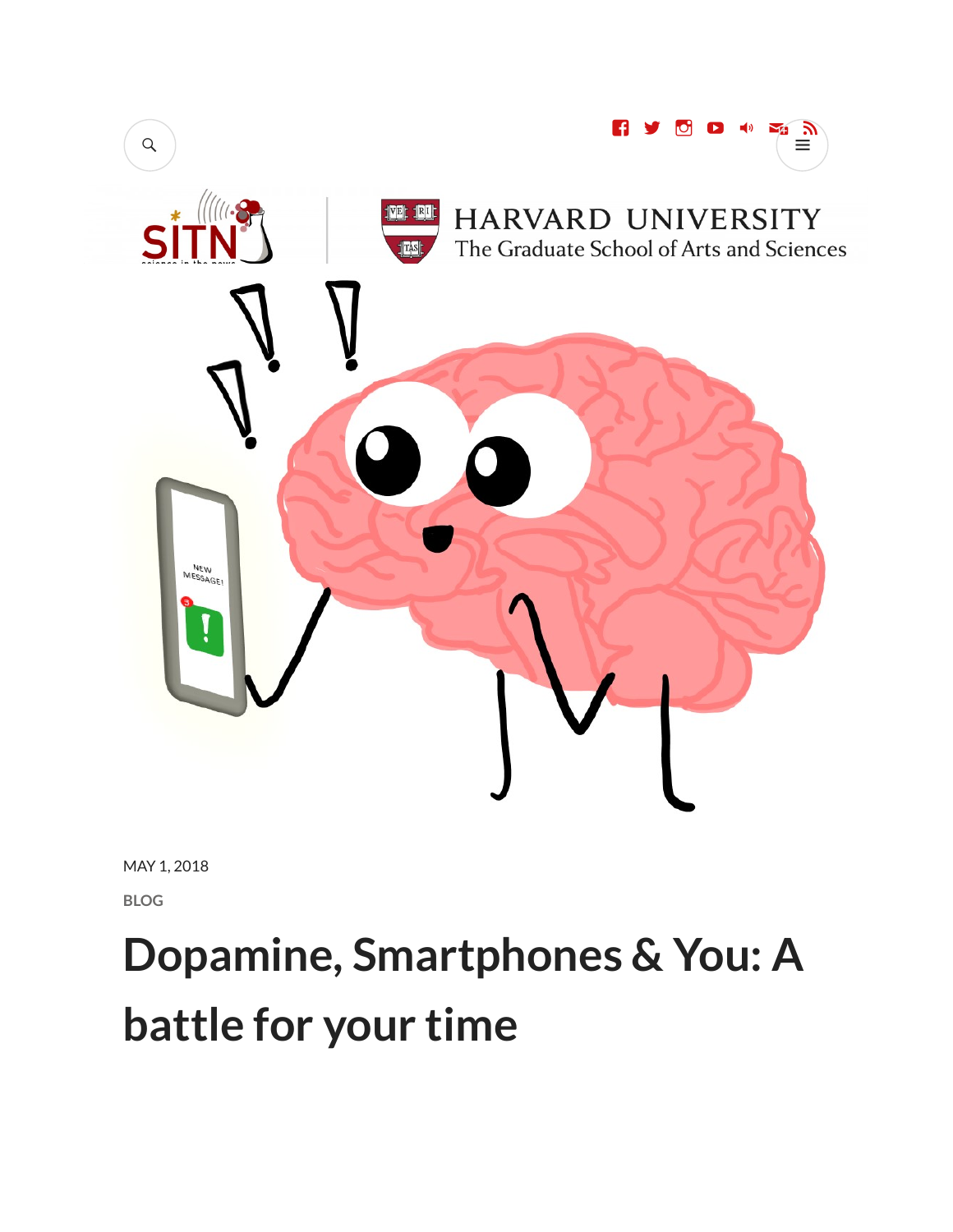"I feel tremendous guilt," admitted Chamath Palihapitiya, former Vice President of User Growth at Facebook, to an audience of Stanford students. He was responding to a question about his involvement in exploiting consumer behavior. "The short-term, dopamine-driven feedback loops that we have created are destroying how society works," he explained. In **Palihapitiya's talk**, he highlighted something most of us know but few really appreciate: smartphones and the social media platforms they support are turning us into bona fide addicts. While it's easy to dismiss this claim as hyperbole, platforms like Facebook, Snapchat, and Instagram leverage the very same neural circuitry used by slot machines and cocaine to keep us using their products as much as possible. Taking a closer look at the underlying science may give you pause the next time you feel your pocket buzz.

## Never Alone

If you've ever misplaced your phone, you may have experienced a mild state of panic until it's been found. About 73% of people claim to experience this unique flavor of anxiety, which makes sense when you consider that adults in the US spend an average of 2-4 hours per day tapping, typing, and swiping on their devices—that adds up to over 2,600 daily touches. Most of us have become so intimately entwined with our digital lives that we sometimes feel our phones vibrating in our pockets when **they aren't even** there.

While there is nothing inherently addictive about smartphones themselves, the true drivers of our attachments to these devices are the hyper-social environments they provide. Thanks to the likes of Facebook, Snapchat, Instagram, and others, smartphones allow us to carry immense social environments in our pockets through every waking moment of our lives. Though humans have evolved to be social—a key feature to our success as a species—the social structures in which we thrive tend to contain about 150 individuals. This number is orders of magnitude smaller than the 2 **billion potential connections** we carry around in our pockets today. There is no doubt that smartphones provide immense benefit to society, but their cost is becoming more and more apparent. Studies are beginning to show links between smartphone usage and increased levels of anxiety and depression, poor sleep quality, and increased risk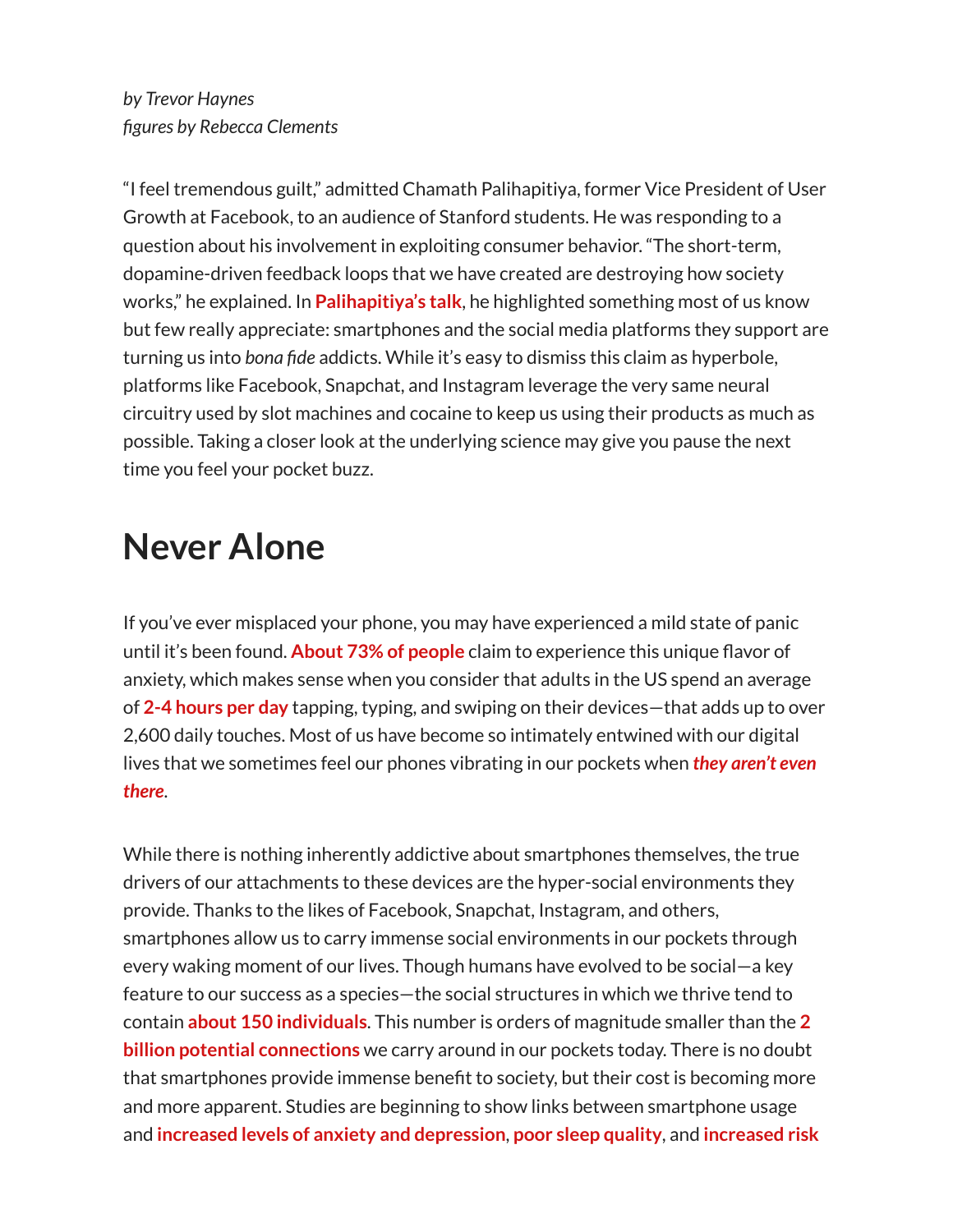of car injury or death. Many of us wish we spent less time on our phones but find it incredibly difficult to disconnect. Why are our smartphones so hard to ignore?

## The Levers in Our Brains – Dopamine and social reward

Dopamine is a chemical produced by our brains that plays a starring role in motivating behavior. It gets released when we take a bite of delicious food, when we have sex, after we exercise, and, importantly, when we have **successful social interactions**. In an evolutionary context, it rewards us for beneficial behaviors and motivates us to repeat them.

The human brain contains **four major dopamine "pathways,"** or connections between different parts of the brain that act as highways for chemical messages called neurotransmitters. Each pathway has its own associated cognitive and motor (movement) processes. Three of these pathways—the mesocortical, mesolimbic, and nigrostriatal pathways—are considered our "reward pathways" and have been shown to be dysfunctional in most cases of addiction. They are responsible for the release of dopamine in various parts of the brain, which shapes the activity of those areas. The fourth, the tuberoinfundibular pathway, regulates the release of a hormone called prolactin that is required for milk production.



#### **MESOCORTICAL**

Cognition, Memory, **Attention, Emotional Behavior, & Learning** 

#### **NIGROSTRIATAL**

Movement & Sensory **Stimuli** 

#### **MESOLIMBIC** Pleasure & Reward **Seeking Behaviors;**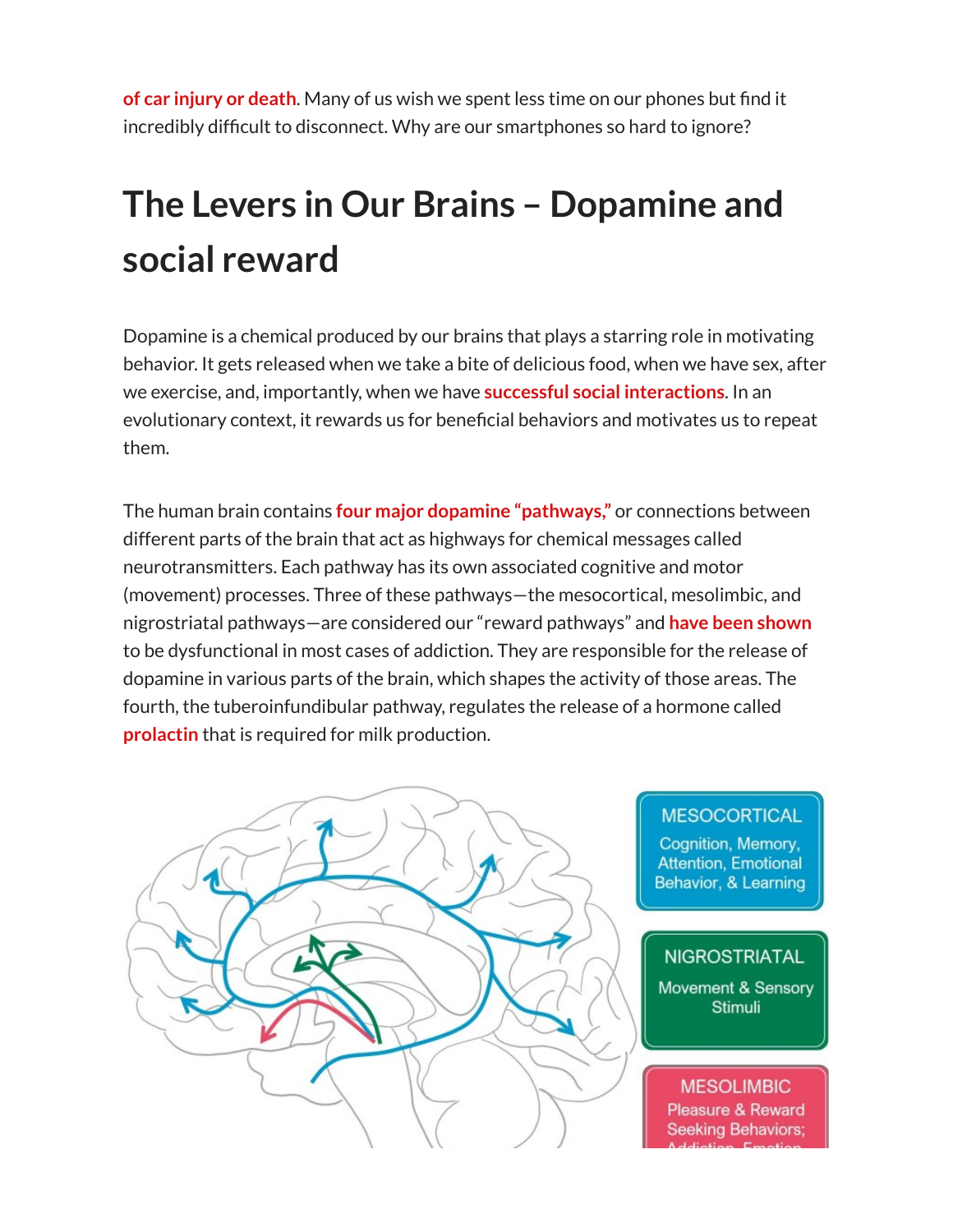Figure 1: Three dopamine pathways and their related cognitive processes. Most of your dopamine is generated deep in the midbrain, and it is released in many different areas across the brain. These areas are largely responsible for behaviors associated with learning, habit formation, and addiction.

While the reward pathways (Figure 1) are distinct in their anatomical organization, all three become active when anticipating or experiencing rewarding events. In particular, they reinforce the association between a particular stimulus or sequence of behaviors and the feel-good reward that follows. Every time a response to a stimulus results in a reward, these associations become stronger through a process called long-term potentiation. This process strengthens frequently used connections between brain cells called neurons by increasing the intensity at which they respond to particular stimuli.

Although not as intense as hit of cocaine, positive social stimuli will similarly result in a release of dopamine, reinforcing whatever behavior preceded it. Cognitive neuroscientists have shown that rewarding social stimuli-laughing faces, positive recognition by our peers, messages from loved ones—activate the same dopaminergic reward pathways. Smartphones have provided us with a virtually unlimited supply of social stimuli, both positive and negative. Every notification, whether it's a text message, a "like" on Instagram, or a Facebook notification, has the potential to be a positive social stimulus and dopamine influx.

## The Hands that Pull – Reward prediction errors and variable reward schedules

Because most social media platforms are free, they rely on revenue from advertisers to make a profit. This system works for everyone involved at first glance, but it has created an arms race for your attention and time. Ultimately, the winners of this arms race will be those who best use their product to exploit the features of the brain's reward systems.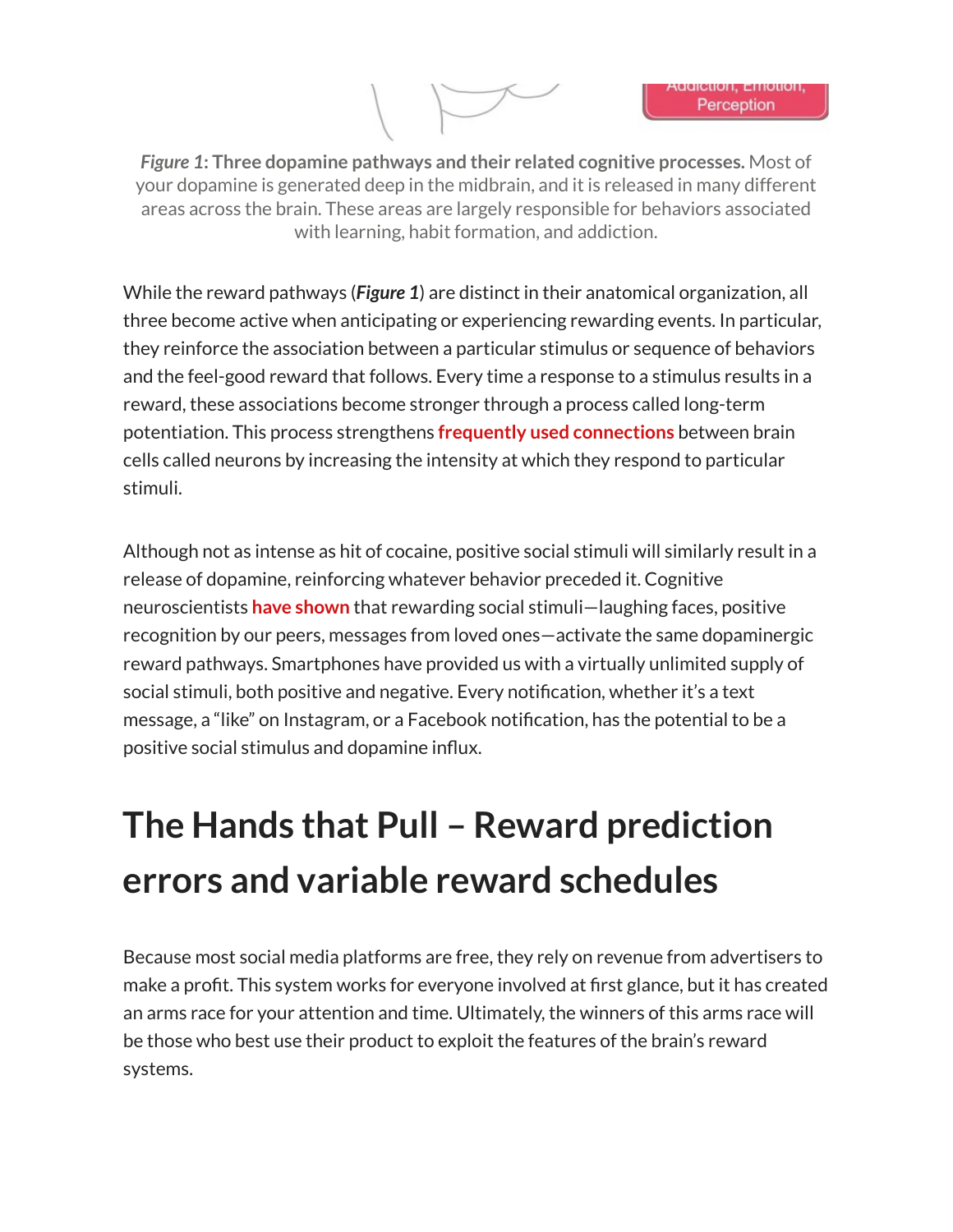### Reward prediction errors

Research in reward learning and addiction have recently focused on a feature of our dopamine neurons called reward prediction error (RPE) encoding. These prediction errors serve as dopamine-mediated feedback signals in our brains (**Figure 2**). This neurological feature is something casino owners have used to their advantage for years. If you've ever played slots, you'll have experienced the intense anticipation while those wheels are turning—the moments between the lever pull and the outcome provide time for our dopamine neurons to increase their activity, creating a rewarding feeling just by playing the game. It would be no fun otherwise. But as negative outcomes accumulate, the loss of dopamine activity encourages us to disengage. Thus, a balance between positive and negative outcomes must be maintained in order to keep our brains engaged.



Figure 2: Reward prediction and subsequent dopamine activity. Unexpected rewards increase the activity of dopamine neurons, acting as positive feedback signals for the brain regions associated with the preceding behavior. As learning takes place, the timing of activity will shift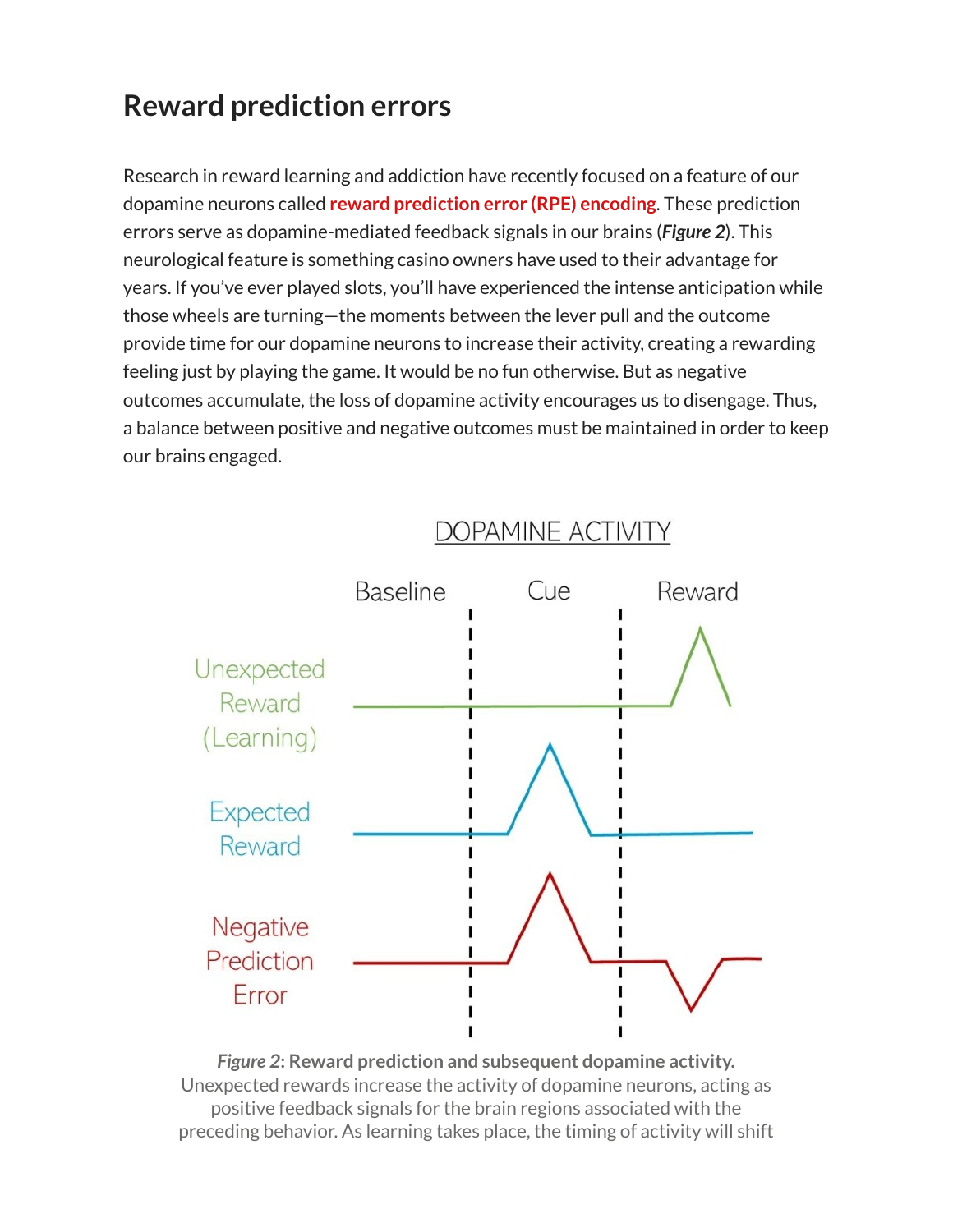until it occurs upon the cue alone, with the expected reward having no additional effect. And should the expected reward not be received, dopamine activity drops, sending a negative feedback signal to the relevant parts of the brain, weakening the positive association.

### Variable reward schedules

How do social media apps take advantage of this dopamine-driven learning strategy? Similar to slot machines, many apps implement a reward pattern optimized to keep you engaged as much as possible. Variable reward schedules were introduced by psychologist B.F. Skinner in the 1930's. In his experiments, he found that mice respond most frequently to reward-associated stimuli when the reward was administered after a varying number of responses, precluding the animal's ability to predict when they would be rewarded. Humans are no different; if we perceive a reward to be delivered at random, and if checking for the reward comes at little cost, we end up checking habitually (e.g. gambling addiction). If you pay attention, you might find yourself checking your phone at the slightest feeling of boredom, purely out of habit. Programmers work very hard behind the screens to keep you doing exactly that.

## The Battle for Your Time

If you've been a Facebook user for more than a few years, you've probably noticed that the site has been expanding its criteria for notifications. When you first join Facebook, your notification center revolves around the initial set of connections you make, creating that crucial link between notification and social reward. But as you use Facebook more and begin interacting with various groups, events, and artists, that notification center will also become more active. After a while, you'll be able to open the app at any time and reasonably expect to be rewarded. When paired with the low cost of checking your phone, you have a pretty strong incentive to check in whenever you can.

Other examples highlight a more deliberate effort to monopolize your time. Consider Instagram's implementation of a variable-ratio reward schedule. As explained in this 60 Minutes interview, Instagram's notification algorithms will sometimes withhold "likes" on your photos to deliver them in larger bursts. So when you make your post, you may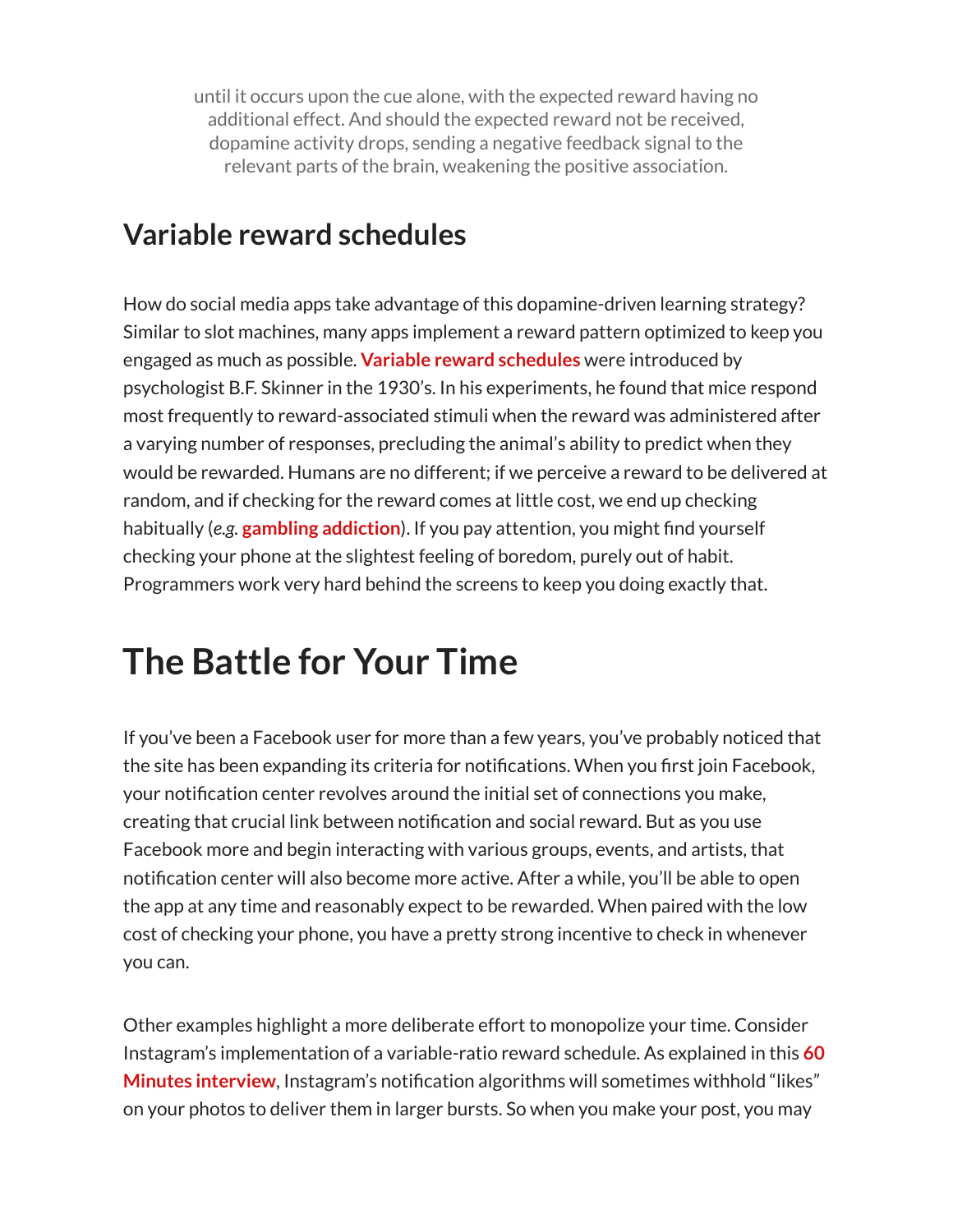be disappointed to find less responses than you expected, only to receive them in a larger bunch later on. Your dopamine centers have been primed by those initial negative outcomes to respond robustly to the sudden influx of social appraisal. This use of a variable reward schedule takes advantage of our dopamine-driven desire for social validation, and it optimizes the balance of negative and positive feedback signals until we've become habitual users.

## Question Your Habits

Smartphones and social media apps aren't going anywhere anytime soon, so it is up to us as the users to decide how much of our time we want to dedicate to them. Unless the advertisement-based profit model changes, companies like Facebook will continue to do everything they can to keep your eyes glued to the screen as often as possible. And by using algorithms to leverage our dopamine-driven reward circuitry, they stack the cards—and our brains—against us. But if you want to spend less time on your phone, there are a variety strategies to achieve success. Doing things like disabling your notifications for social media apps and keeping your display in black and white will reduce your phone's ability to grab and hold your attention. Above all, mindful use of the technology is the best tool you have. So the next time you pick up your phone to check Facebook, you might ask yourself, "Is this really worth my time?"

Trevor Haynes is a research technician in the Department of Neurobiology at Harvard Medical School.

### For more information:

- Tips for building a healthier relationship with your phone
- A list of stories from NPR about smartphone addiction
- **EXTE:** A high-level primer on dopamine and how it affects your brain, body, and mood

Share this:

骨 日 ダ ぷ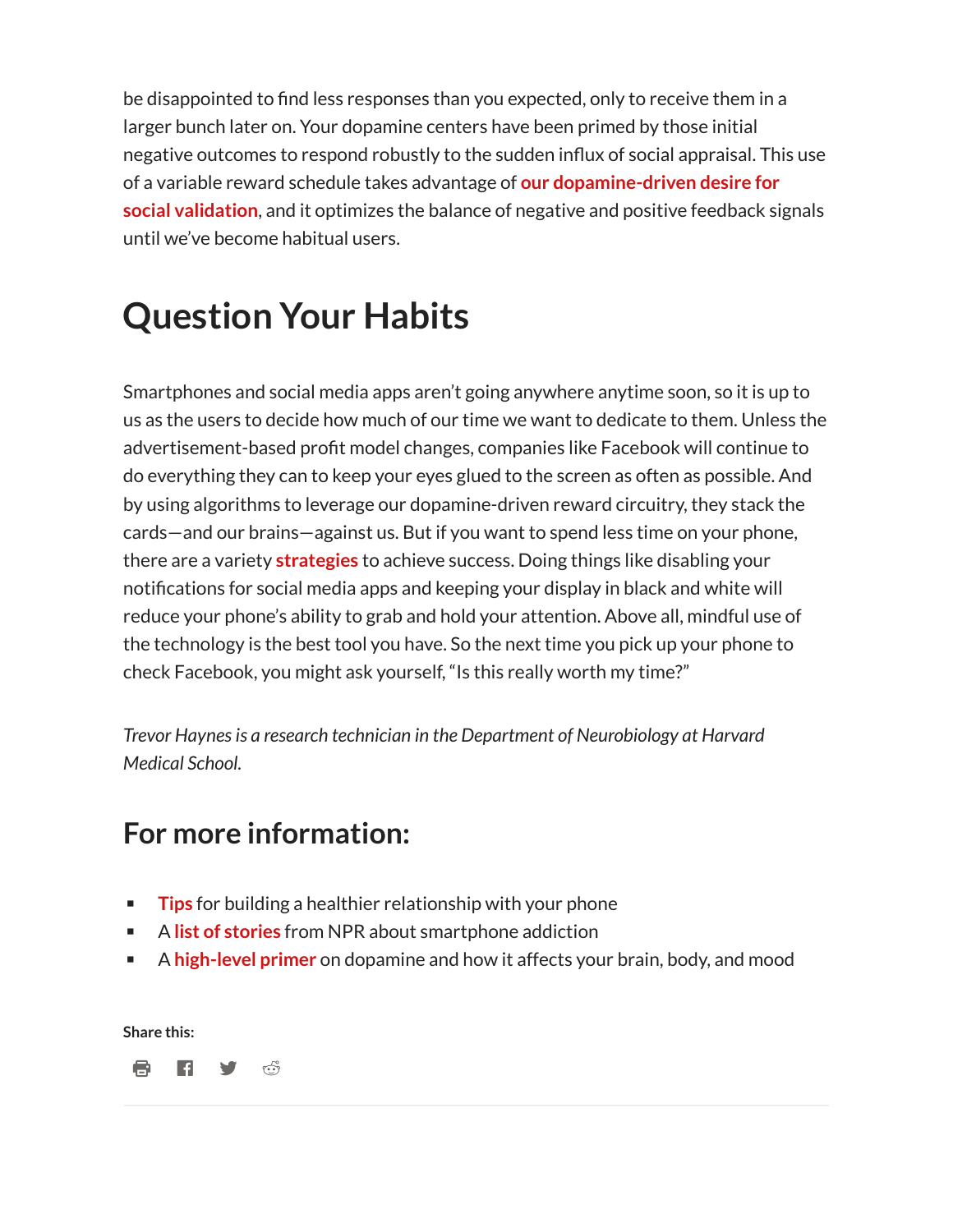### 22 thoughts on "Dopamine, Smartphones & You: A battle for your time"



#### Stephen Hartley

NOVEMBER 26, 2018 AT 8:14 AM

A thought-provoking article, thank you. A couple of personal responses follow; use of the masculine pronoun is for brevity, and not intend to be discriminatory.

"Programmers work very hard behind the screens to keep you doing exactly that." As a Computer Science graduate, it does slightly irritate me how often "programmers" are held accountable for "socially undesirable" business outcomes. For example, contrary to what was reported in the press, programmers at Volkswagen did not specify the behaviour of vehicle emissions systems. A strategist proposed a design, management sanctioned its use, and programmers built and implemented it, in compliance with the design. If the programmer objects to the design on ethical grounds, then he makes his concerns known to his employer, or consults his professional body for advice. Strategy design and selection is not typically an area of the business in which programmers creates value.

Very interesting that you raise awareness of Instagram's alleged controlled release of rewards; this is a behaviour which I had anecdotally observed in recent months, so in some ways it is reassuring to receive confirmation.

REPLY



Trevor DECEMBER 21, 2018 AT 5:55 PM

Thanks for the feedback Stephen. Totally fair comment on the programmer's role – you are right that is primarily a business decision. Programmers should not be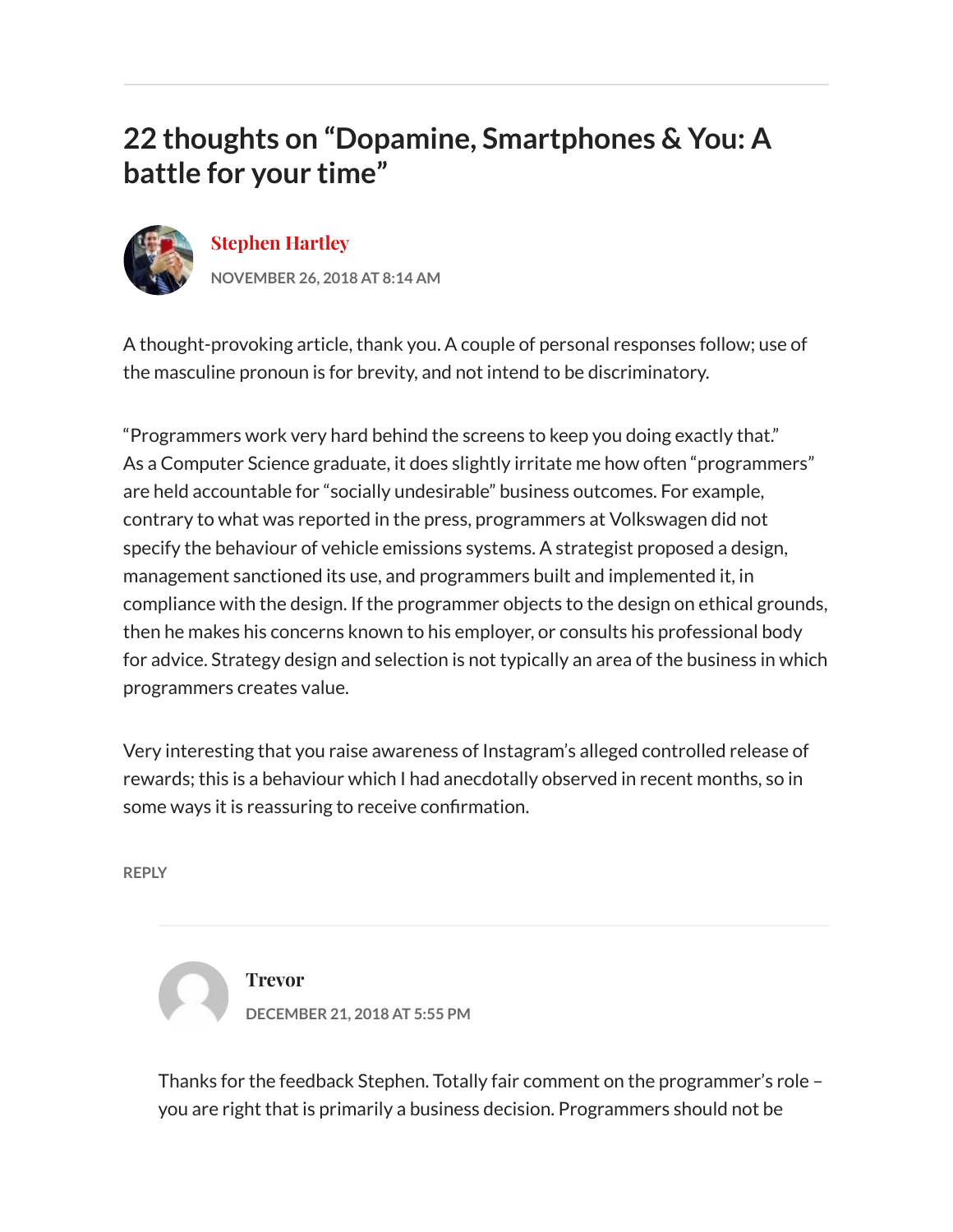portrayed as the ones making these decisions, and that's my mistake if that's how it came off. Although they do consciously play a direct role in "hacking the brain", so I would argue they are not innocent bystanders. If a programmer at Facebook or Instagram was ethically opposed what their company was doing, surely they could find a job elsewhere, no? I think we can agree that with the wrong incentive structures, good people are forced to do ethically questionable things, and the incentive structures surrounding these companies are problematic, at best. Regardless, I appreciate you reading the article, and taking the time to reply with your thoughts!

REPLY



#### Eric Jones

DECEMBER 18, 2018 AT 5:03 PM

Wow. Your article touches base on a good amount of research I am doing for the North East Regional Honors Conference in regards to Classical Conditioning and tying that behavior theory to the way Facebook interacts with consumers. There was an app developer who created a program that would block notifications and consumers no longer found enjoyment in using the social media programs.

Would it be possible to email me the works cited page as some of the sub-links are protected in a Harvard database?

REPLY



Hi Eric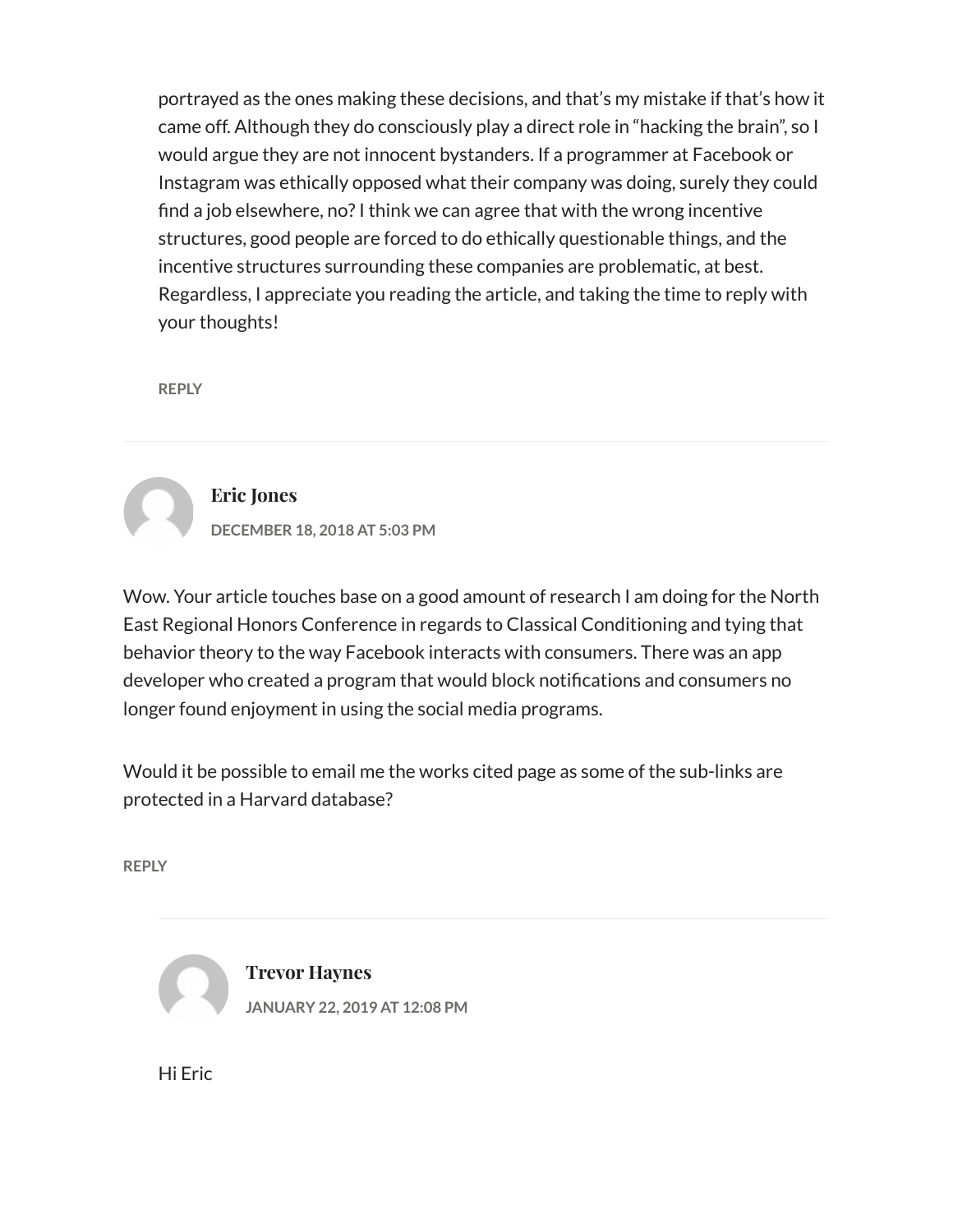Sorry for only replying now – if it is not too late, feel free to email me at trevorhaynes0@gmail.com and I'll see if I can help.

Trevor

REPLY



Dear Trevor,

Thanks for this article. I am not a neuroscientist nor am I looking to become one. I want nonetheless to learn more. Could you please recommend a book or a literature review that would provide more teaching regarding the subject matter? I am looking for something informative but not expert level at the same time. I have background in life and material sciences if that helps. Kind regards,

Youcef Chakib Hacene

REPLY

George FEBRUARY 23, 2019 AT 11:04 PM

Read "The Shallows" by Nicholas Carr.

REPLY

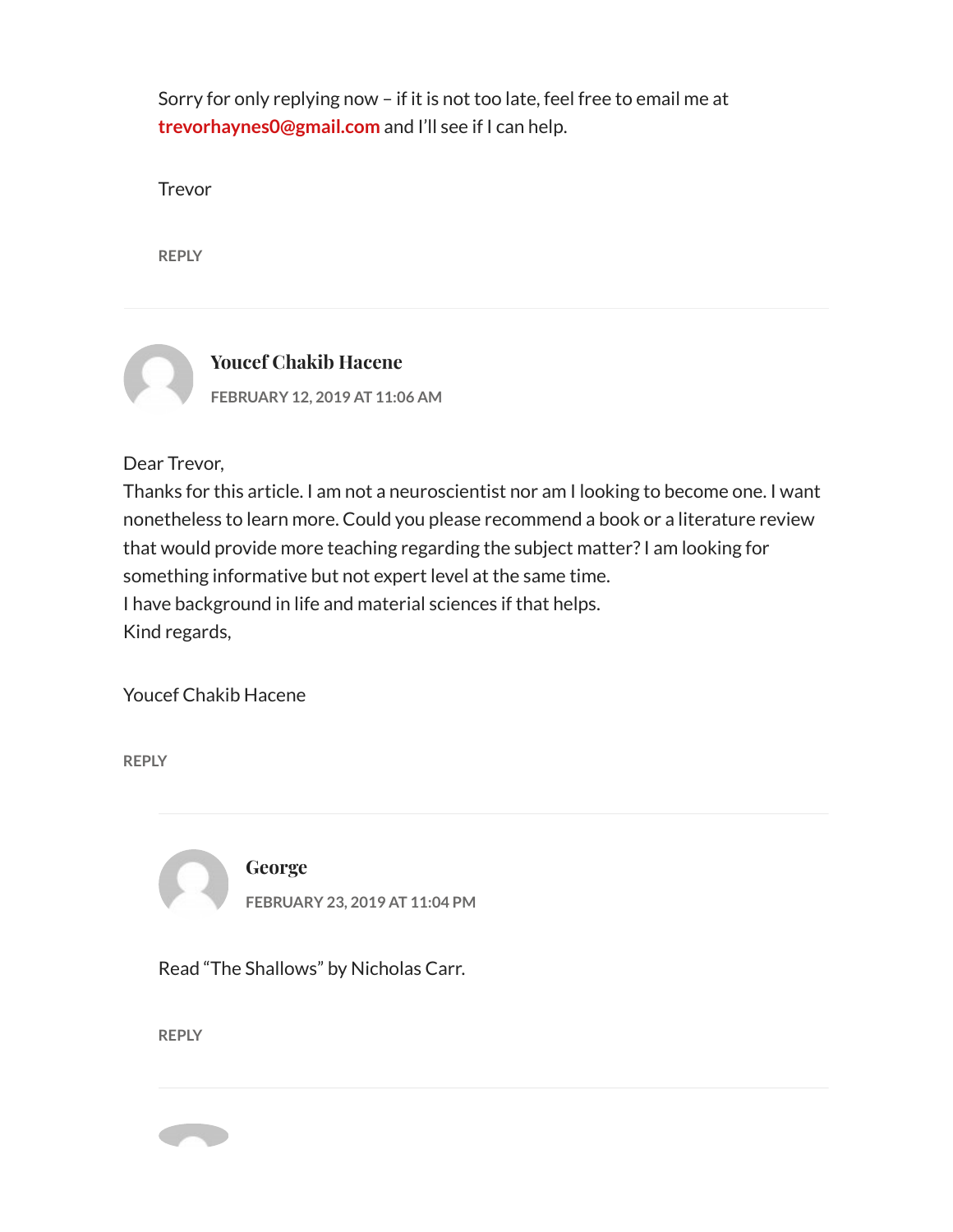

Check out http://www.tristanharris.com/essays/ for lots of material on this subject

REPLY



Mona Arora OCTOBER 13, 2019 AT 4:57 AM

Search cal Newport you will find valuable info.. thanks

REPLY



Pablo Torre

FEBRUARY 20, 2019 AT 9:24 AM

I started looking into this subject after learning to identify the symptoms of a dopamine bunk from Sapolsky's lecture on depression… and then identifying said symptoms when looking at the FB feed… particularly around the time when "all you find is old stuff you've already seen" and get denied the dopamine-boost from finding something new and shiny on your FB wall…

I noticed that too much FB lead me to a serious lack of motivation, drive and energy to do pretty much anything else… and after I started "budgeting" the time on it and blocking the newsfeed I would have a lot more drive to learn/do many more things on the days when I used little or no FB at all…

Your article brings a lot of clarity on some of the underlying mechanisms, and also confirms some of my intuitions around the "Negative Prediction Error". Thank you for sharing.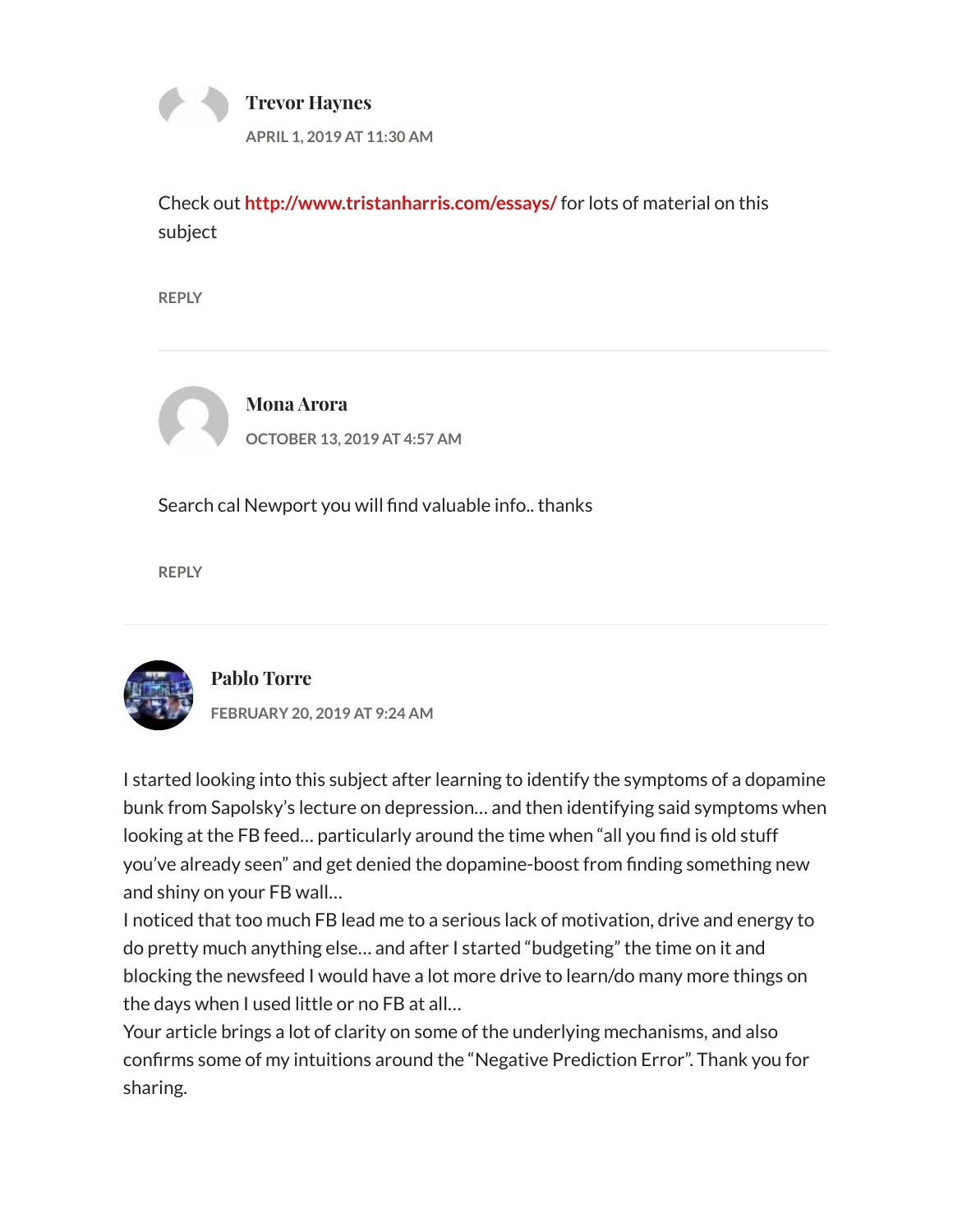Bill Ovington MARCH 19, 2019 AT 9:58 AM

Hi Trevor : Thanks for your insight. This explains to me the behaviour of people constantly using their smartphones even when they are physically in the presence of friends and family. I find this behaviour strange.

My early exposure to cell phones and texting was at work as a construction supervisor and I was constantly inundated with negative communications – even angry communications. I experienced phantom cell phone buzzing even when I didn't have the cell phone with me. So I developed a negative attitude to cell phones and I cringe whenever it rings or a text message arrives. My preference now is not to carry my cell phone with me wherever I go. I also avoid social media sites for similar reasons.

I wonder if similar effect is contributing to obesity. Dopamine release from eating "fast" foods influences us to eat "fast" food again and probably in larger quantities. Do you have any thoughts on this ?

REPLY



Check out Dr. Robert Lustig's work on addiction and food, especially his latest book "The Hacking of the American Mind" since it links the work of Tristan Haynes to sugar/processed food addiction. Very interesting!

REPLY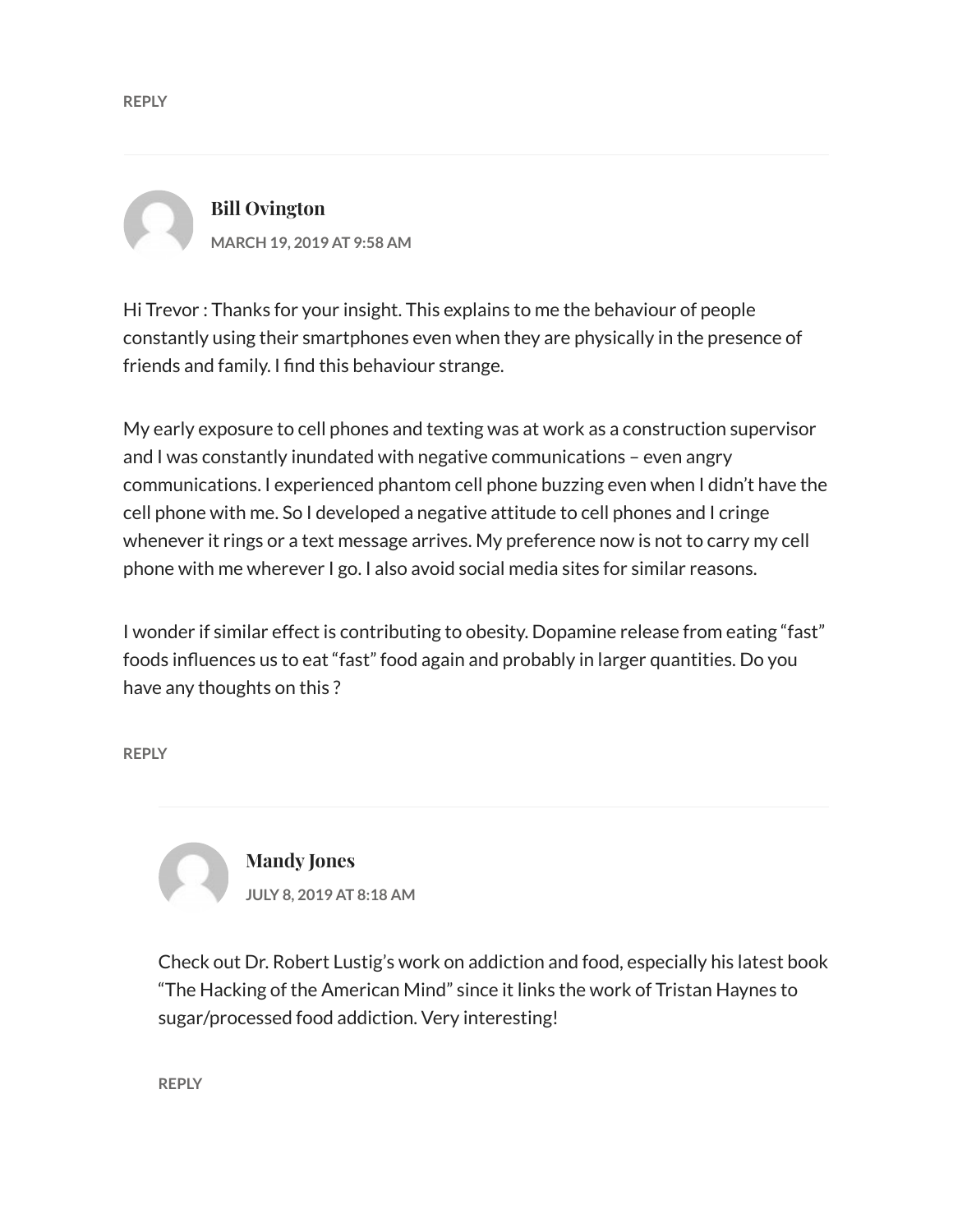

\*Tristan Harris (not Haynes, I got confused)

REPLY



Thanks for calling this obsessive smart-phone use what it is: an addiction. My workplace, believe it or not, allows people to have access to their smart phones and other devices while supposedly performing their job duties (duties that require a high degree of critical thinking and analysis). This strikes me as insanity, but I think leadership takes the standpoint that it's impossible to fight.

REPLY

Susanne Mary Sullivan JUNE 7, 2019 AT 2:42 AM

Excellent article, thanks. Depth and detail much appreciated. Am struggling with time-wasting myself despite some knowledge of neurocognitive area. Pathways etc very helpful. There's never been a bigger drug cartel in history yet we let them make millions off us while literally feeding every man, woman and child user a mega dose of addictive drugs daily, reducing the quality of our living and, critically, of our thinking. Time extreme measures were taken to force deactivation of algorithms (unless actively chosen by informed users) by Facebook, Google and Co. Dealing drugs is illegal, especially undisclosed.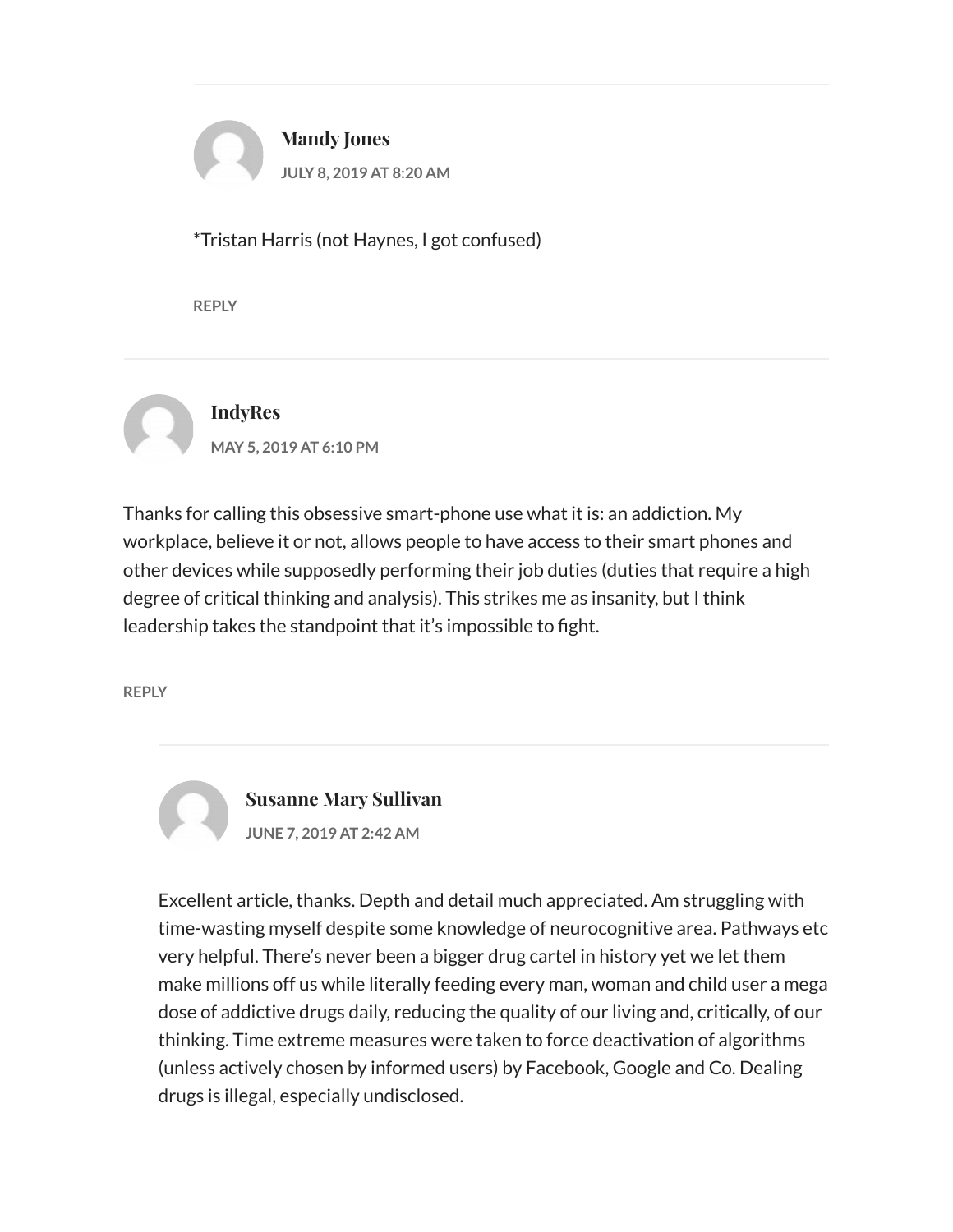VEDA RAVISHANGAR JULY 5, 2019 AT 10:54 AM

Thank you so much. Behind your every words bringing some thing important for present and future generation healthy and peace life. Science & Technology is need in every aspects but it cannot control the humanity so need to bring some solution in this matter. Certain powerful herbs, sounds, aroma bringing down such mass trapping systems. so we need your guide in this matter.

REPLY



Social media is developed do be addicting and it has impacted the younger youths brain development.

REPLY

Steven Moude AUGUST 15, 2019 AT 9:14 AM

not correct! im 16 and im totally not addicted! liars

REPLY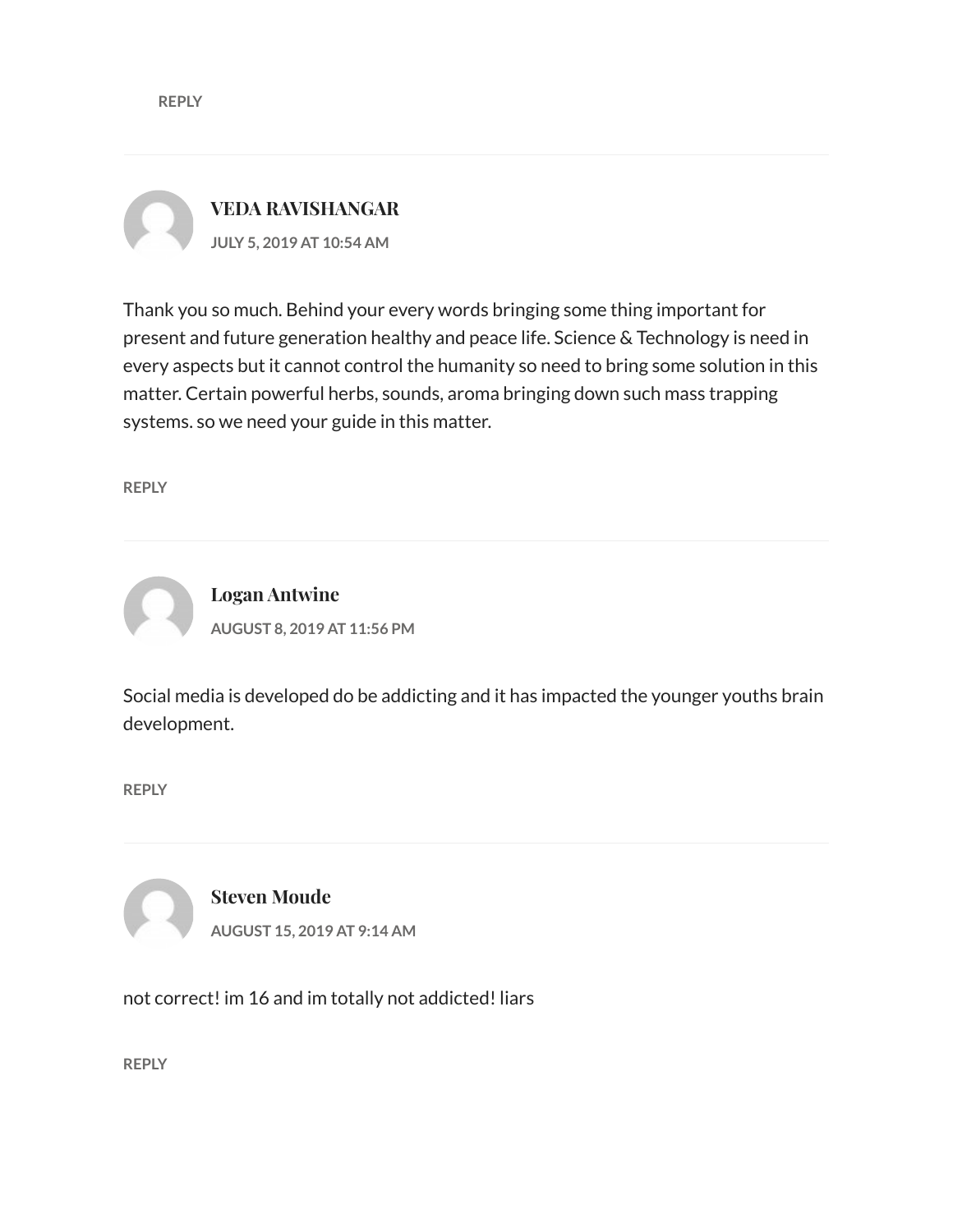

your right. no one really is addicted. HARVARD LIES!

REPLY



buh SEPTEMBER 23, 2019 AT 1:59 PM

you just lost the game

REPLY

### lloyd

OCTOBER 4, 2019 AT 8:07 AM

Great article Trevor. quite insightful. I think, instead of diving into the semantics of arguing if these behaviours should be classified as addictions or not, we should acknowledge the subtle but serious effects these gadgets are having in the quality of our lives. Social media, needless to say, is a great communication tool that has, in many ways, re-inforced what we have come to call the "global village". It is however, in our best interests to curb its negative effects (which cant be done if we persist in denial ) Companies lose millions in productivity on a daily basis because of distracted employees who cant resist fidgeting with their gadgets every 5 mins. Children lose the valuable connection (quality time devoid of technological distractions) with their parents…the list is endless! Granted, its not everyone who's so dangerously hooked, but what becomes of humanity if those who have the power to effect change become innocent by standers? The nomarlcy of people's lives has to be restored because "cyber zombies" will not be master performers!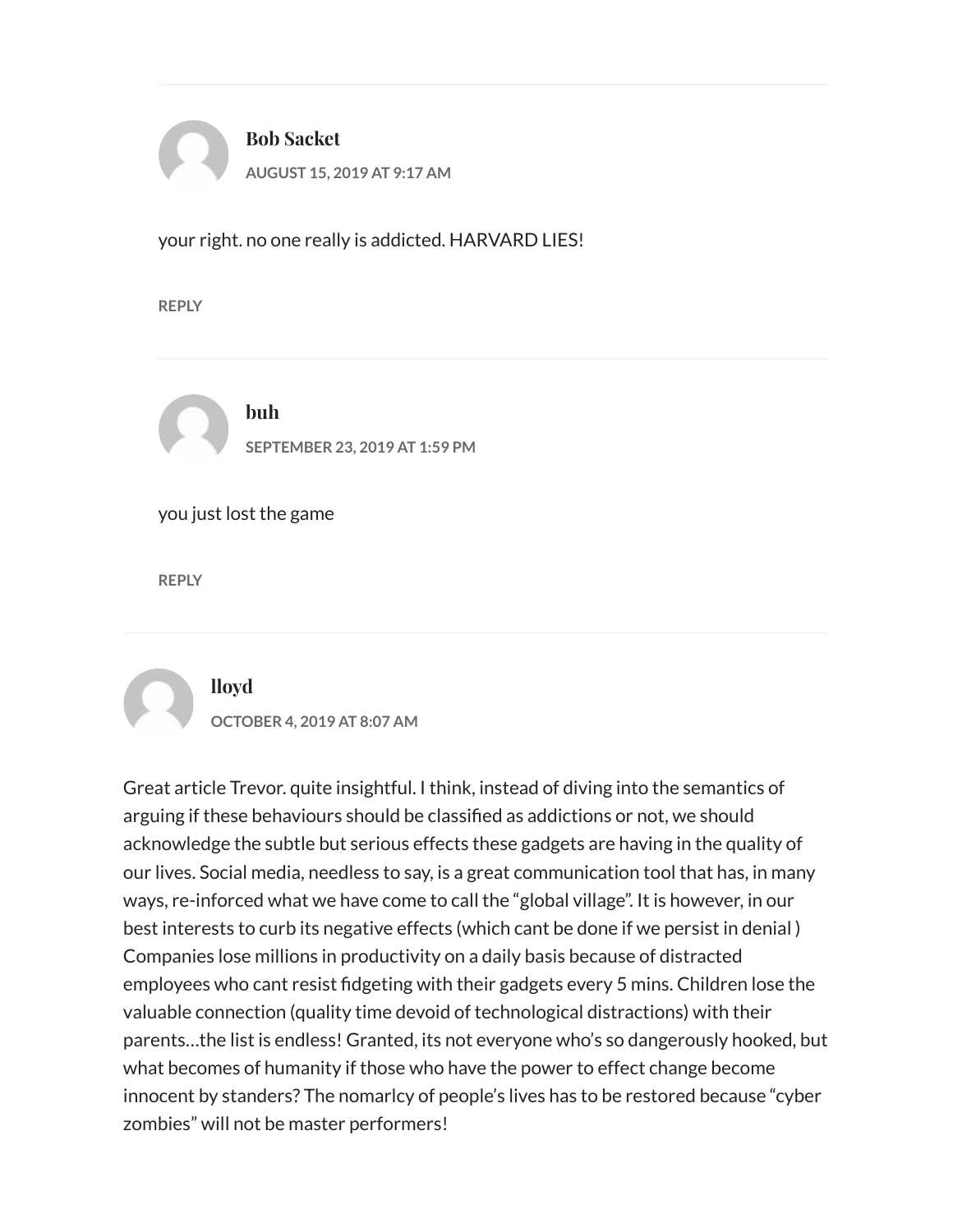Rajesh Nandakumar OCTOBER 4, 2019 AT 11:33 PM

Trevor this is an interesting article and is the basis of one of my research work on "Customer Behavior can be altered when you introduce AI or IOT in Retail & Banking Industry".

If there is an ongoing work that I can contribute and learn will be more than happy to be engaged. I'm available at Rajesh.nandakumar@gmail.com.

And thanks for those reading recommendations in the reading section. Appreciate the input from fellow readers.

REPLY

### Gloria Edith

OCTOBER 17, 2019 AT 12:02 AM

I have a 13 year old that only recently I allowed to use Snapchat. But as soon as I did, I regretted it! I saw a difference min behavior almost immediately. I monitor her phone and age appropriate apps, but it's almost a second job in terms of time consuming (worthwhile of course). I cringe when I see a parent hand over their cell phone to a rowdy kid just to shut them off. Let' not even get into the fact that so many parents don't even set parental controls on those devices. It's like handing the kid a loaded gun. It's a shame that kids know how to use and manipulate the devices better than their parents in some cases. I call for parental training as an ethical mandate by the digital world, if we don't educate the parents first, both parent and kid are headed down a rabbit hole that they will not be able to climb out of.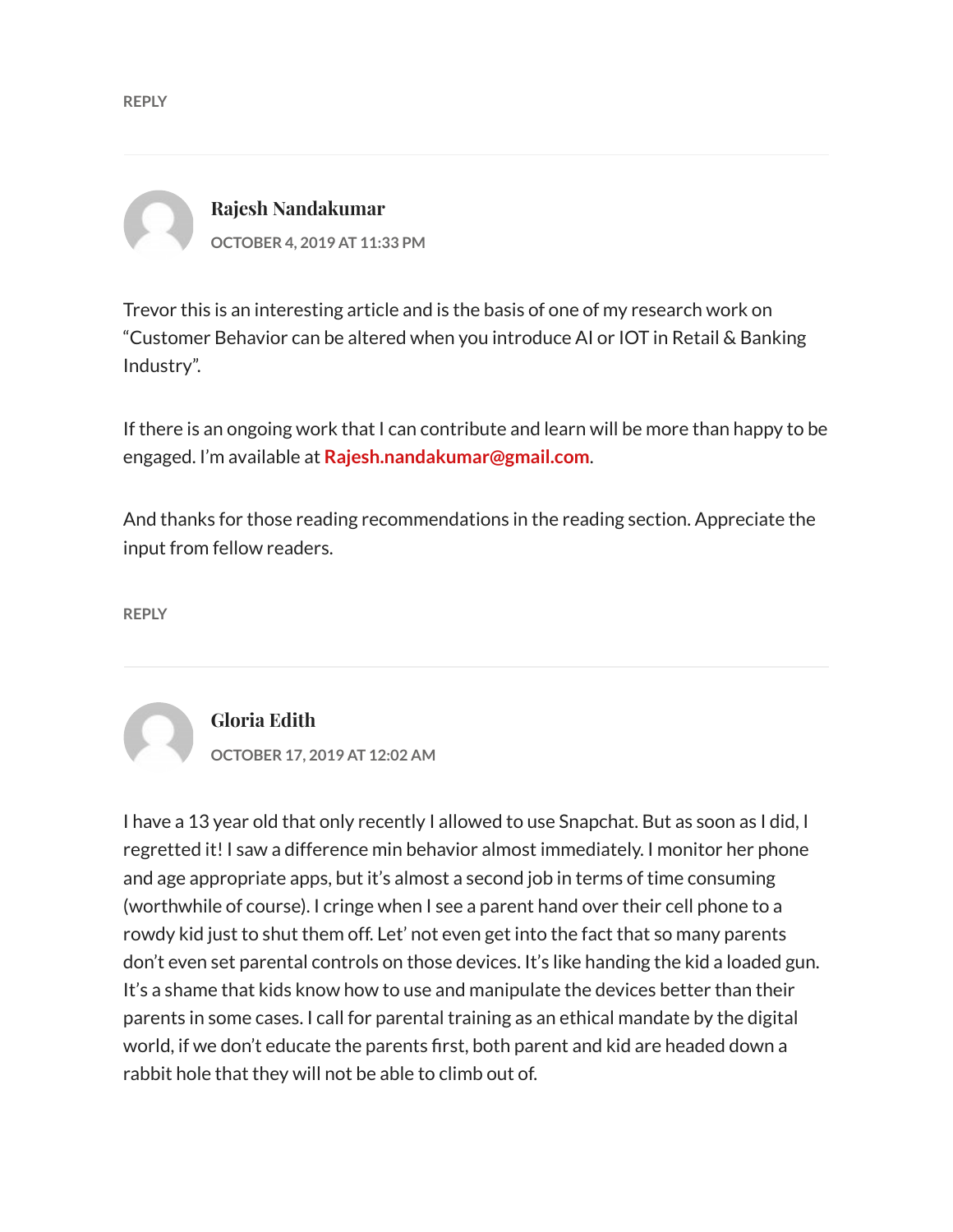REPLY

### Leave a Reply

Your email address will not be published. Required fields are marked \*

Comment

#### Name \*

Email \*

Website

 $\square$  Notify me of follow-up comments by email.